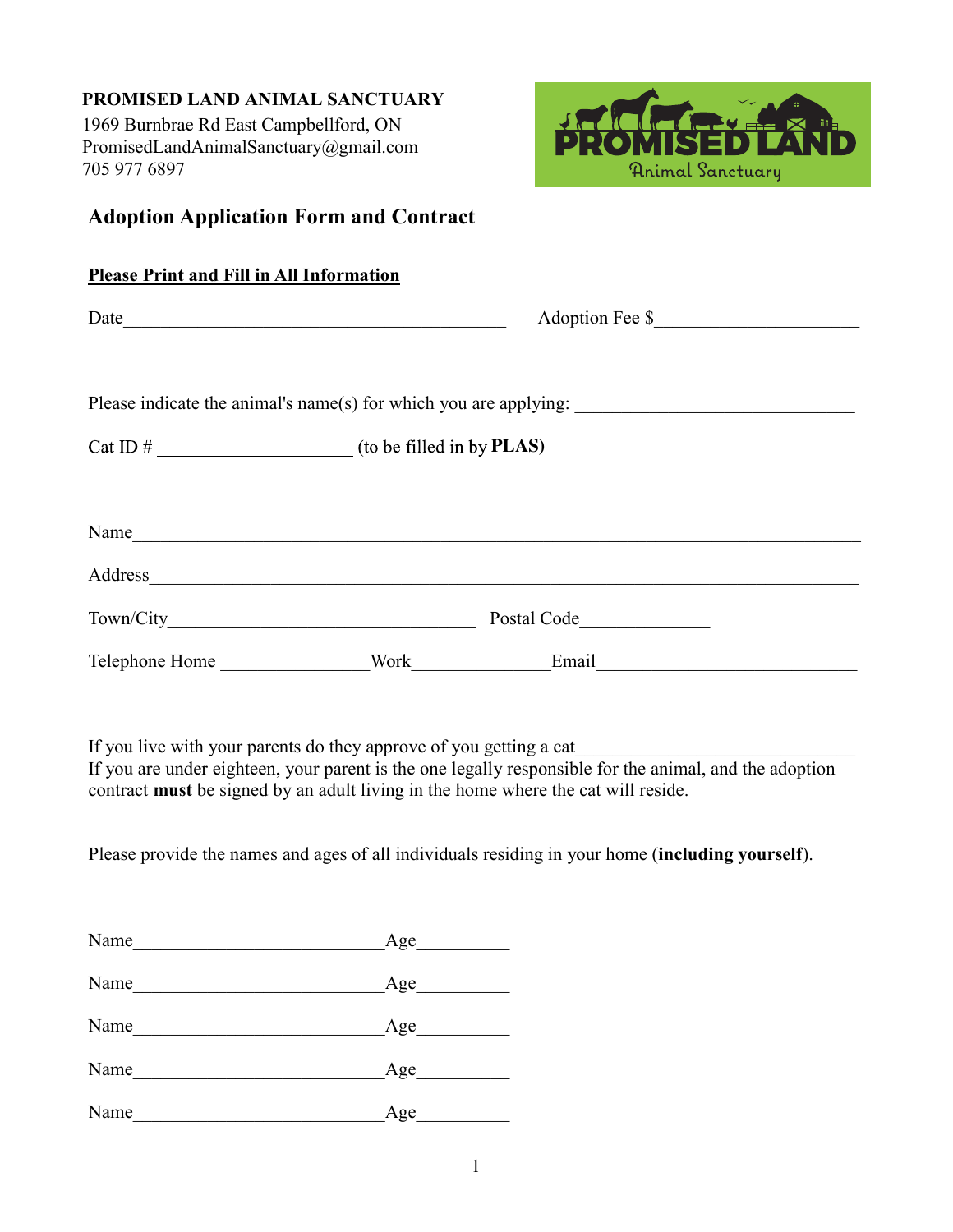Are you willing to work with behavioural problems such as litter box issues, scratching furniture,

playing in house plants, fearful/shy \_\_\_\_\_\_\_\_\_\_\_\_\_\_\_\_\_\_\_\_\_\_\_\_\_\_\_\_\_\_\_\_\_\_\_\_\_\_\_\_\_\_\_\_\_\_\_\_\_\_\_\_\_

Would you ever have the cat declawed? Yes No

Do you know that declawing is not a "simple" single surgery but 10 separate, painful amputations of the third phalanx up to the last joint of each toe? Yes No

Who are you adopting this cat for: Self Friend Other

Have you ever owned a pet before Yes\_\_\_\_\_ No\_\_\_\_\_

Please list **all** your pets (living and deceased) within the past five years. Include all information requested.

| Type of Pet | Name | Age (if deceased<br>indicate year and<br>cause) | Spayed/<br>Neutered | Are the animals<br>vaccinations up to<br>date. | Vet Name and Phone<br>Number |
|-------------|------|-------------------------------------------------|---------------------|------------------------------------------------|------------------------------|
|             |      |                                                 |                     |                                                |                              |
|             |      |                                                 |                     |                                                |                              |
|             |      |                                                 |                     |                                                |                              |
|             |      |                                                 |                     |                                                |                              |
|             |      |                                                 |                     |                                                |                              |

Have you ever had a pet who required a special diet or lengthy medical care, eg diabetes, chronic renal failure, hyperthyroidism, etc? Yes No

\_\_\_\_\_\_\_\_\_\_\_\_\_\_\_\_\_\_\_\_\_\_\_\_\_\_\_\_\_\_\_\_\_\_\_\_\_\_\_\_\_\_\_\_\_\_\_\_\_\_\_\_\_\_\_\_\_\_\_\_\_\_\_\_\_\_\_\_\_\_\_\_\_\_\_\_\_\_\_\_\_\_\_

\_\_\_\_\_\_\_\_\_\_\_\_\_\_\_\_\_\_\_\_\_\_\_\_\_\_\_\_\_\_\_\_\_\_\_\_\_\_\_\_\_\_\_\_\_\_\_\_\_\_\_\_\_\_\_\_\_\_\_\_\_\_\_\_\_\_\_\_\_\_\_\_\_\_\_\_\_\_\_\_\_\_\_

Please provide any details you'd like to share.

What veterinarian do you intend to use for this pet? \_\_\_\_\_\_\_\_\_\_\_\_\_\_\_\_\_\_\_\_\_\_\_\_\_\_\_\_\_\_\_\_\_\_\_\_\_\_\_\_

Please note: we will be calling your veterinarian for reference pertaining to prior animal care. **You must sign the release form on the last page of this application for us to be able to consider you as an adopter**.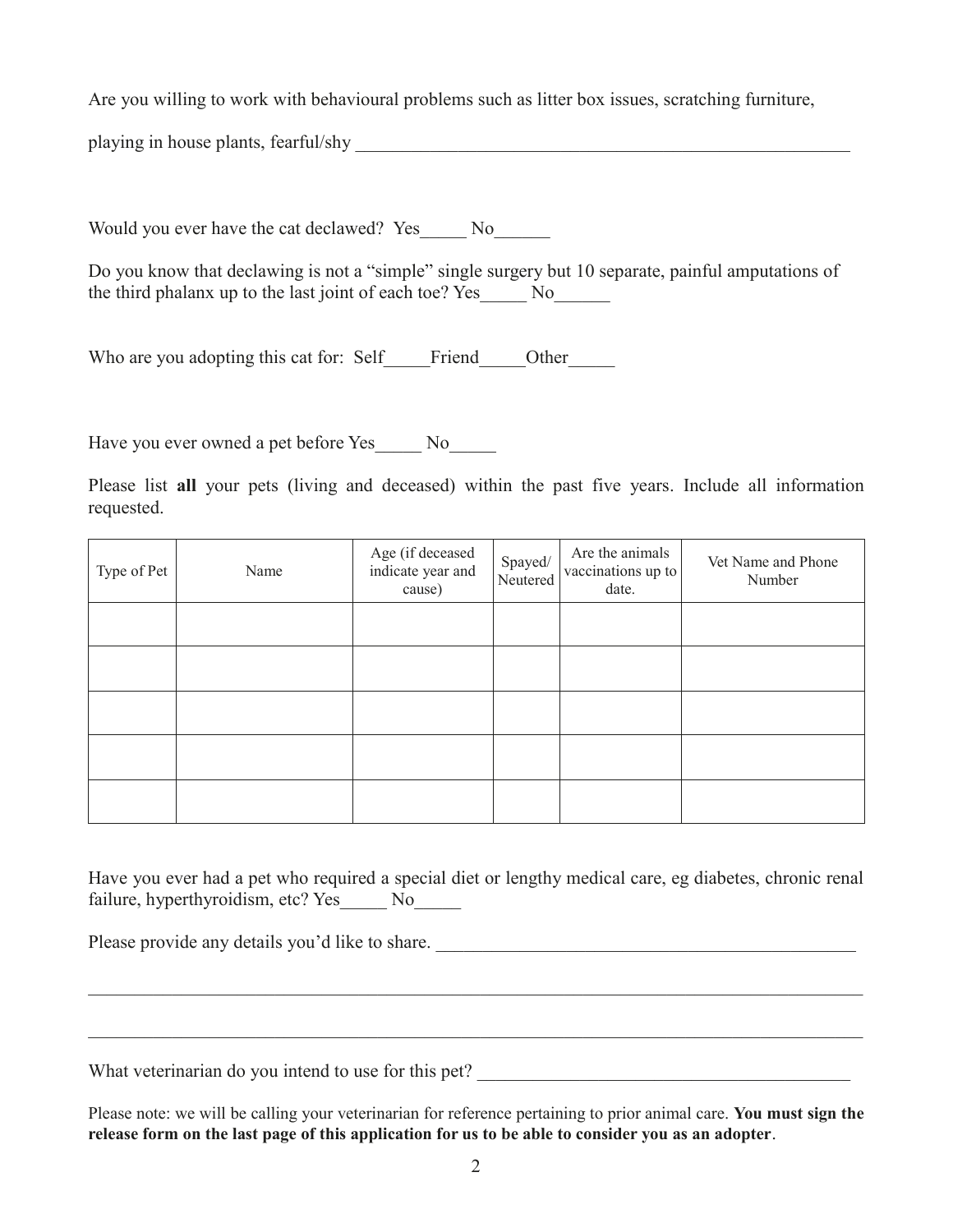|  | Where do you keep your current pets: Inside |  | Outside Both – Describe |
|--|---------------------------------------------|--|-------------------------|
|  |                                             |  |                         |

| Where do you intend to keep this pet: Inside Outside Both - Describe |
|----------------------------------------------------------------------|
| Have you ever given up a pet for adoption Yes<br>No                  |
| If yes, please explain why and where is the pet now                  |

\_\_\_\_\_\_\_\_\_\_\_\_\_\_\_\_\_\_\_\_\_\_\_\_\_\_\_\_\_\_\_\_\_\_\_\_\_\_\_\_\_\_\_\_\_\_\_\_\_\_\_\_\_\_\_\_\_\_\_\_\_\_\_\_\_\_\_\_\_\_\_\_\_\_\_\_\_\_\_\_\_\_

\_\_\_\_\_\_\_\_\_\_\_\_\_\_\_\_\_\_\_\_\_\_\_\_\_\_\_\_\_\_\_\_\_\_\_\_\_\_\_\_\_\_\_\_\_\_\_\_\_\_\_\_\_\_\_\_\_\_\_\_\_\_\_\_\_\_\_\_\_\_\_\_\_\_\_\_\_\_\_\_\_\_

## **Please list two (2) character references**

| Name | Phone Number/Email | Relationship |
|------|--------------------|--------------|
|      |                    |              |
|      |                    |              |

Adopting an animal is a big responsibility. The animal for which you are applying will be totally dependent on you for all its needs for the reset of its life.bThis includes medical care (emergency care), food, water and shelter.

| How much are you willing to spend annually for your pet's medical care? |  |  |  |
|-------------------------------------------------------------------------|--|--|--|
|                                                                         |  |  |  |

Will you be able to provide emergency medical care financially? Yes No No

| Do you have plans for your animals in the event of divorce, death (including your own), new family |     |  |
|----------------------------------------------------------------------------------------------------|-----|--|
| additions, developed allergies, or change of location (including downsizing)? Yes                  | No. |  |

Are you willing to make a life-long commitment to this animal Yes No

By signing this application you are consenting to allow Promised Land Sanctuary's representative entry into your home for a compatibility assessment and for a PLAS representative to contact your veterinarian to obtain pet history and medical information.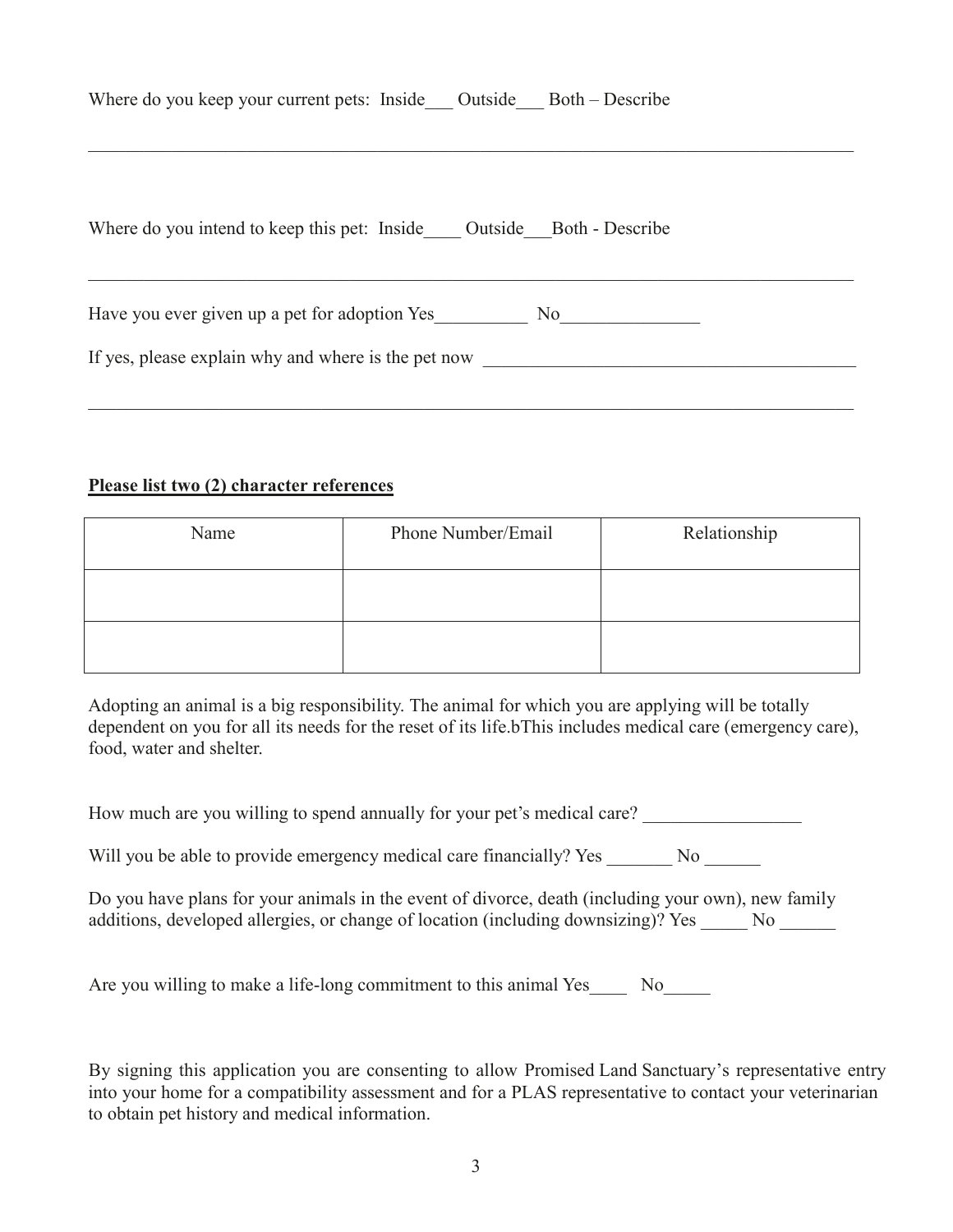### **Please Read and Sign Below**

I certify that all information in this application is true. Furthermore, I understand that if anything in this application is found to be false, my application will be voided and any pending adoption refused.

Applicant Signature\_\_\_\_\_\_\_\_\_\_\_\_\_\_\_\_\_\_\_\_\_\_\_\_\_\_\_\_\_\_\_

 $Date$   $Date$   $\qquad \qquad$ 

----------------------------------------------------------------------------------------------------------------------------

# **Office Use**

Approval Yes\_\_\_\_\_\_\_ No \_\_\_\_\_\_

Signature of Board Member

**Notes:** 

#### **Checklist:**

- o Veterinary reference checked
- o Character references checked
- o Follow-up questions (if required)
- o Discussion between board members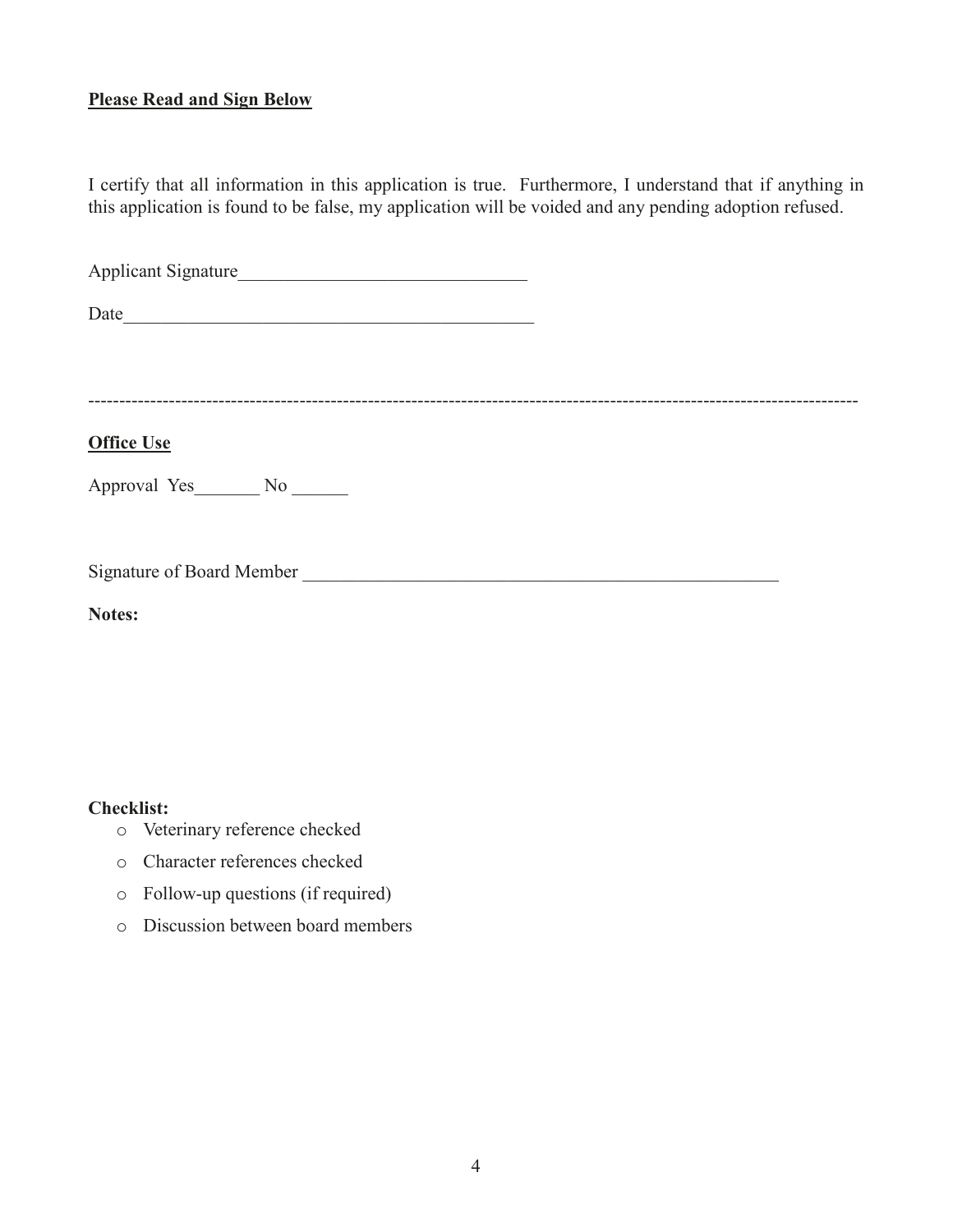### **PLAS Cat Adoption Contract**

| Cat/Kitten(s) Name | $Cat/Kitten(s)$ ID # |  |
|--------------------|----------------------|--|
|                    |                      |  |

Applicant's Name

In consideration for receiving the herein described animal, I agree upon signing to pay the adoption fee and to comply with the following conditions. Failure to comply with any of the conditions may result in the reclamation of the said animal to the Promised Land Animal Sanctuary members without the adoption fee refunded.

I will treat this animal humanely at all times.

He/she will always have adequate food, water and shelter.

I will ensure that this animal is not physically, emotionally or mentally abused.

If not done so already, I agree to have this animal spayed or neutered.

I understand this animal will NOT be allowed outside even after she/he has been spayed or neutered.

I agree to have identification on this animal at all times in the form of an ID tag and/or microchip. I will not have this animal destroyed unless on the advice of a veterinarian.

I will not release this animal for medical or veterinary experimentation or permit him/her to be used for fighting, baiting or breeding purposes.

I understand that PLAS accepts no responsibility for the present or future behaviour and actions of this animal.

I understand all medical costs from this day forward including, but not limited to vaccines, medications, veterinary expenses, food and shelter are my sole responsibility.

I will not subject this animal to any cosmetic or unnecessary surgery such as declawing.

I will allow a PLAS representative to visit my home and inspect my pet/home, upon request, if they choose to do so. If, in their opinion, the animal is not receiving proper care, I will release the animal immediately and unconditionally back to PLAS.

I agree to take this animal to a veterinarian for regular health exams at least once a year.

I will return this animal to PLAS should I decide I no longer want or am unable to care for the animal

If I adopt two cats/kittens and decide to return one, I have to return the other if—in PLAS's opinion—the animals are bonded.

I will receive a refund of my adoption fee if I return the animal within fourteen days, less an administration fee of \$50.

The adoption fee of \$ is paid herein.

Any false information provided in this contract may result in voiding of the contract and return of the animal to PLAS.

**Disclaimer:** PLAS will notknowingly place an animal that is not in good health, or place an animal with any known medical conditions without disclosure of all their information prior to placement. However, no guarantee can be given regarding any unknown or undiscovered health problems at the time of this adoption. To ensure adequate protection against common infections disease, consult your veterinarian.

Signature Date

PLAS Representative